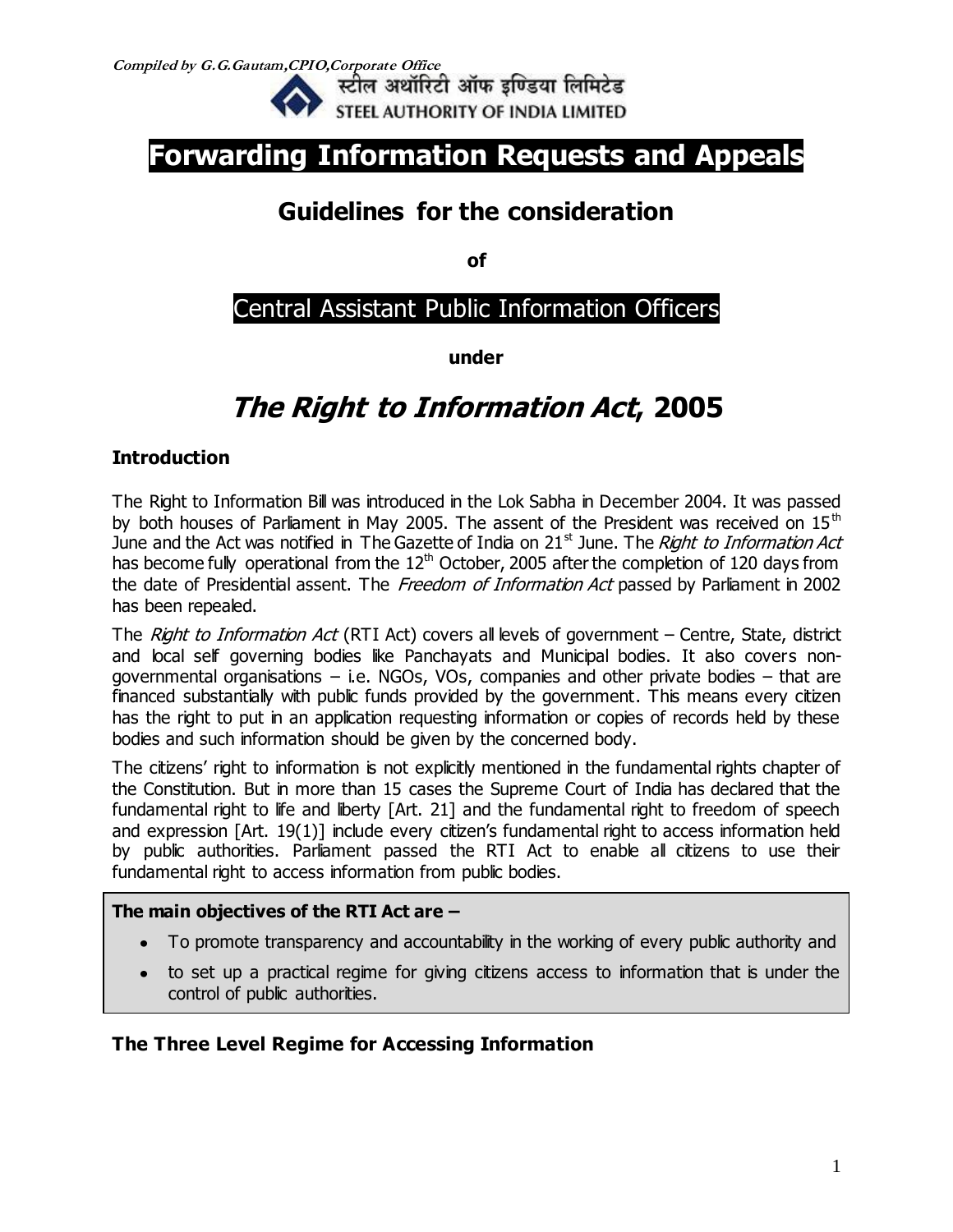

At the first level of the regime, every public authority has designated Public Information Officers for receiving applications (also called 'information requests') from citizens.

At the second level, every public authority has designated senior officers to look into appeals in cases where citizens' requests for information have been refused. If citizens do not get the requested information or are unsatisfied with the information they have received, under this law they have the right to send an appeal to the First Appellate Authority (AA) designated within the concerned public authority.

**At the third level**, an independent Central Information Commission (CIC) has been set up to look into those cases where citizens are unsatisfied with the decision of the AA. The CIC also has the powers and responsibility to monitor compliance of public authorities under this Act and submit an annual report to Parliament.

# **Role of Courts**

According to the RTI Act the decision of the CIC is binding on all parties. Courts are barred from inquiring into the decision of the CIC. But it must be remembered that this law gives effect to a fundamental right of citizens. According to the Constitution, the High Courts (Art. 224) and the Supreme Court (Art. 32) have the power to look into any matter relating to the fundamental rights of citizens. Technically, a citizen has the right to approach the High Court or the Supreme Court through a writ petition if he/she is not satisfied with the decision of the CIC.

## **Role of the Central Public Information Officer**

Under the RTI Act, Central Public Information Officers (CPIOs) should be designated in all offices and administrative units of every public authority in order to deal with information requests from citizens. They also have the responsibility and duty to provide the requested information within 30 days if it is disclosable. The CPIO is the main point person whom citizens will contact for exercising their right to information under this law. In public authorities controlled by the State Government they are called State Public Information Officers (SPIOs).

## **The Central Assistant Public Information Officer**

The RTI Act requires that the State Government designate Central Assistant Public Information Officers (CAPIO) at the sub-divisional or sub-district level.

### **Please remember –**

### **– the Central Assistant Public Information Officer is not an assistant to the CPIO or the SPIO.**

In public authorities controlled by State Governments they are called State Assistant Public Information Officers (SAPIOs).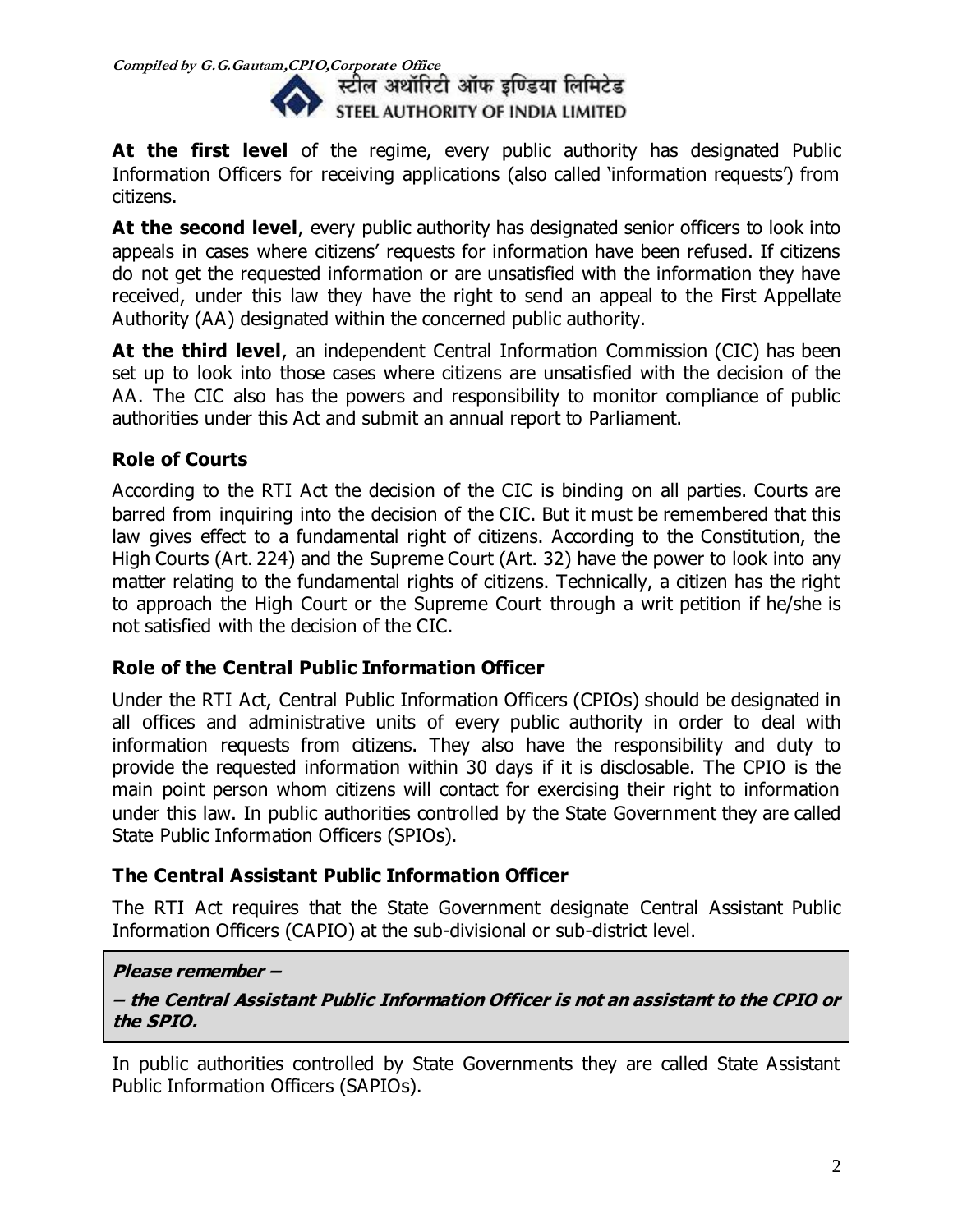

### **Duties and Responsibilities of CAPIOs**

### **DUTY TO FORWARD INFORMATION REQUESTS TO THE CPIO**

Under the law the CAPIOs will act like a one-way post office. Every CAPIO has the duty and responsibility to receive information requests from citizens and forward them to the CPIO of the concerned public authority that is likely to have the information being sought by the applicant.

### **Please remember –**

- **– the Government of India has not prescribed any format for filing applications for information under the RTI Act. Even if your public authority has printed application forms for use under the RTI Act you cannot refuse to accept plain paper applications from citizens. The Central Information Commission has said in several decisions that public authorities must not insist upon citizens to file applications in pre-printed formats nor should an application be rejected because it was not submitted in the printed format.**
- **– a CAPIO is not responsible for giving information to the requestor.** (It is the responsibility of the Central Public Information Officer to give information to the requestor.)
- **– a CAPIO does not have the power to ask the requestor why he/she wants such information.**

 (The RTI Act states clearly that the requestor should not be asked to give reasons for seeking information)

### **DUTY TO FORWARD APPEALS TO THE AA AND THE CENTRAL INFORMATION COMMISSION**

The CAPIO also has the duty and responsibility to receive appeals against the decision of CPIOs and forward them to the Appellate Authority or the Central Information Commission as required in the letter of appeal submitted by the aggrieved citizen.

#### **Please remember –**

- **– The CAPIO must forward all applications received by him immediately.** (The RTI Act allows the public authority only 5 extra days over and above the limit of 30 days to give information to the applicant if the request is forwarded through the CAPIO. So it is important to send the application to the CPIO without any delay.)
- **– The CAPIO must forward all appeals received by him to the concerned AA or the CIC immediately.**
- **– The citizen has the right to send a complaint to the CIC if the CAPIO does not accept his application and forward it to the CPIO. If proven guilty the CAPIO may be fined by the CIC from a minimum of Rs. 250/- up to a maximum of Rs. 25,000/- for each offence.**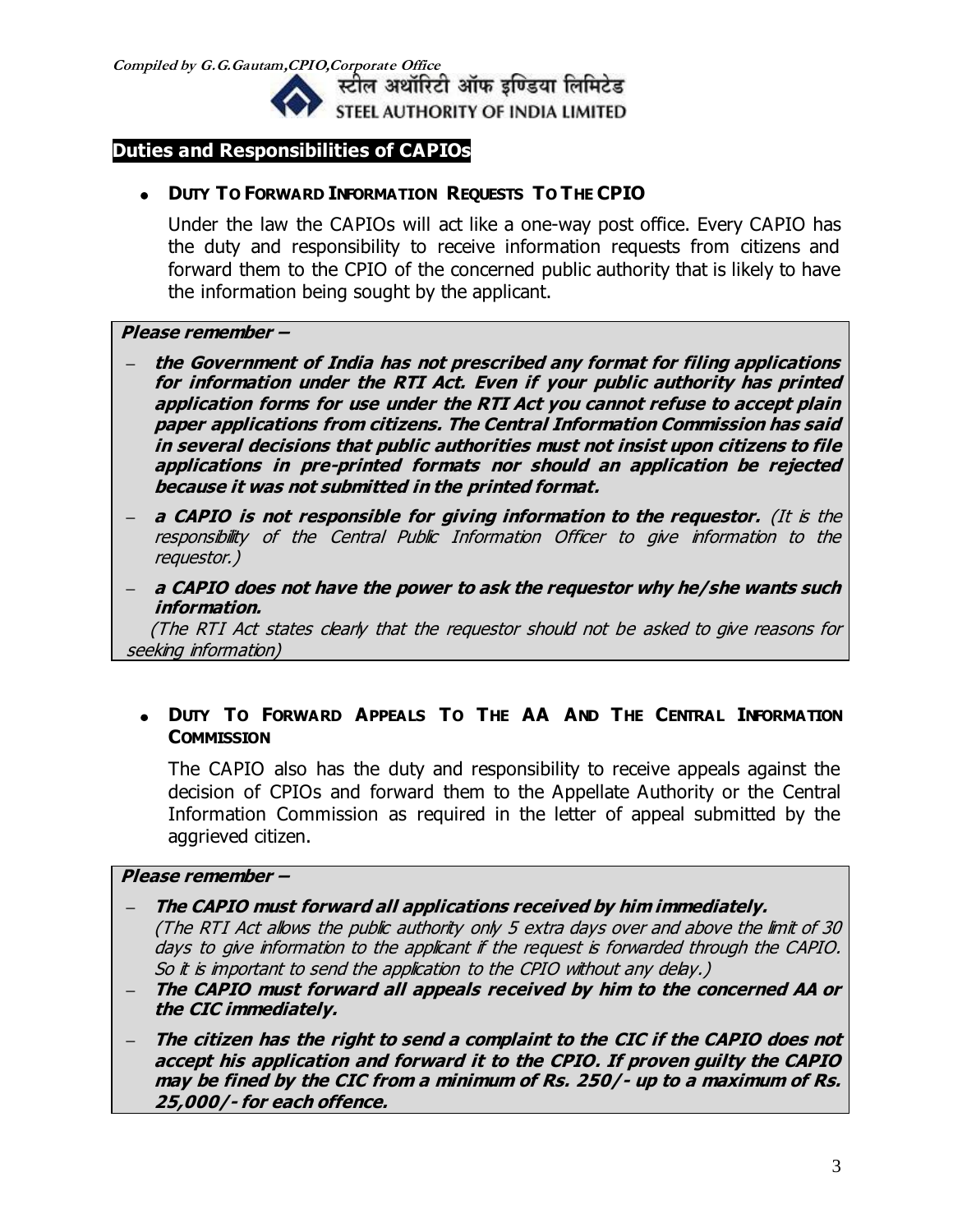

# **Forwarding Information Requests**

# **For Applications received in person**

## **Step 1 : Receiving the Application**

As far as possible please receive citizens' applications for information personally.

## **Advice:**

If you are on leave or travelling on duty please delegate the task of receiving applications to your colleague or subordinate in writing. This standby arrangement must be displayed on the main notice board for the benefit of common people.

# **Step 2 : Checking the Application**

Please check whether the application contains the following details and enclosures –

- **i) name of the applicant**
- **ii) contact details of the applicant including complete postal address, telephone numbers and email address (if any)**
- **iii) name of the public authority from whom the information is being requested**
- **iv) nature and details of the information requested**
- **v) period for which information is being requested (if applicable)**
- **vi) whether proof of payment of application fee is attached or not**
- **vii) if the applicant claims fee waiver whether proof of BPL status is attached or not**
- **viii) whether the applicant wishes to receive the information by post?**
- **ix) date on which application is being submitted.**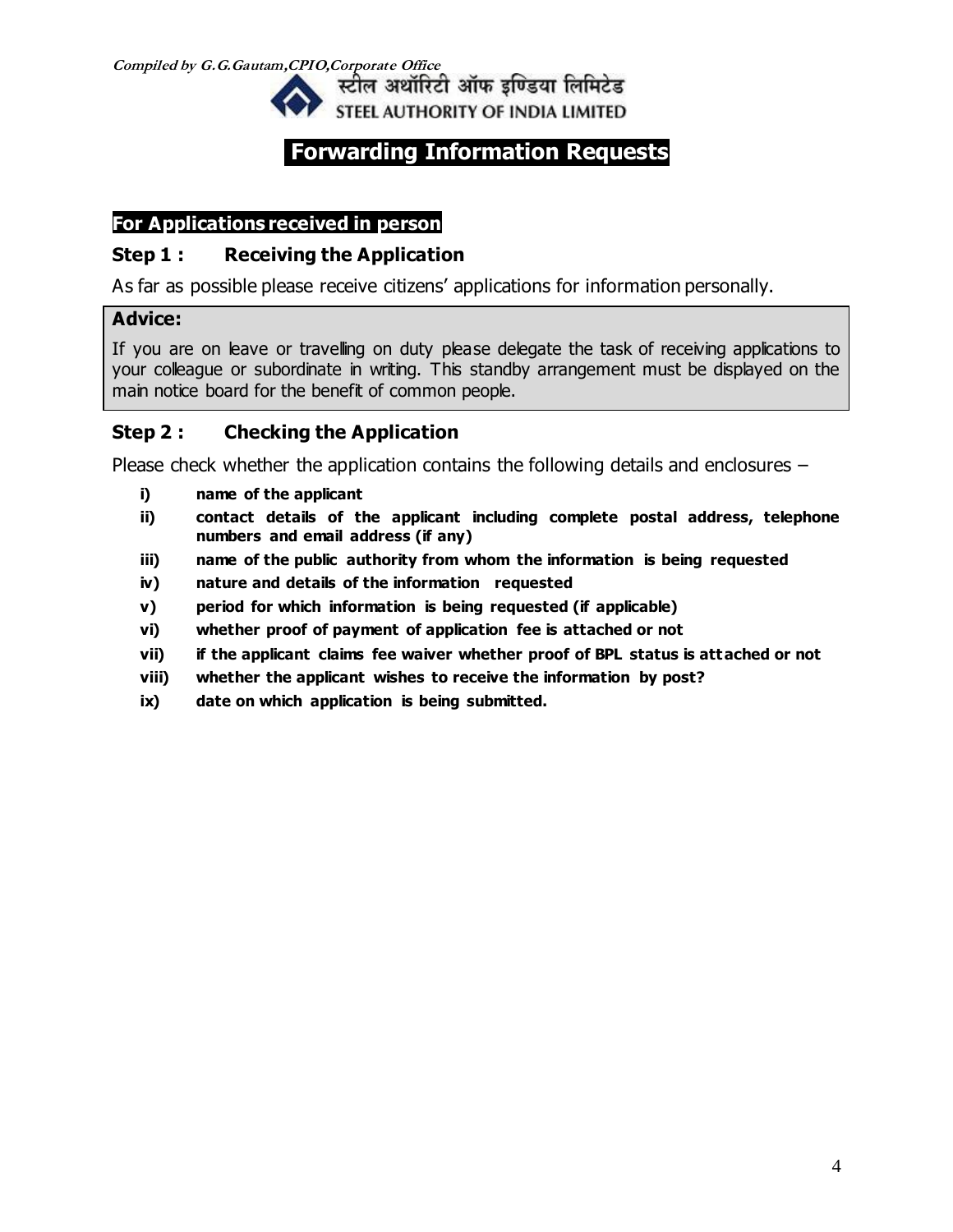स्टील अथॉरिटी ऑफ इण्डिया लिमिटेड STEEL AUTHORITY OF INDIA LIMITED

#### **Advice**:-

- 1) If the application is not legible please assist the applicant to write it clearly.
- 2) If the applicant has not filled in one or more of the above details please bring the same to his/her notice and request him/her to fill in the details.
- 3) Please make sure that the date mentioned on the application matches with the date on which you are actually receiving the application. This is very important for calculating the deadline while forwarding the application to the PIO.
- 4) The Government will notify the amount of application fees payable.
- 5) The applicant may have attached a bank draft, postal order, or banker's cheque as proof of payment of application fee. All such modes of payments are valid. Please do not insist on a particular mode of payment. If your office has the facility to accept cash receipts from citizens you cannot refuse to accept RTI application fees in cash if the applicant chooses this mode of payment.
- 6) The applicant may not always know the exact name and complete postal address of the public authority which has the information he/she wants. So please do not insist upon the applicant to furnish these details. **It is the duty of the CAPIO to send the application to the concerned CPIO.** (The CPIO directory published by the Central Government may be consulted on the RTI portal –  $\frac{http://rti.gov.in}{http://rti.gov.in}$  $\frac{http://rti.gov.in}{http://rti.gov.in}$  $\frac{http://rti.gov.in}{http://rti.gov.in}$  for this purpose.)
- 7) If claiming fee waiver, the BPL applicant must attach a photocopy of a BPL/Antyodaya ration card or any other valid proof of BPL identity that may be prescribed by the Government.

# **Step 3 : Collecting Application Fees/Proof of Identity**

If the applicant has not already attached proof of payment of application fees you may collect the prescribed application fee in cash.

#### **or**

If the applicant has not attached proof of BPL identity in support of his/her claim for fee waiver please request the applicant to furnish the same.

### **Step 4 : Issuing Acknowledgement**

Please issue a written acknowledgement in for every complete application received. The Central Government has not notified any such format yet. You may develop a simple format for acknowledgement for use within your public authority.

#### **Advice:**

- If the applicant pays fees in cash, please issue a valid receipt for this payment.
- If the application fee is already attached vide bank draft, postal order or banker's cheque it is enough to issue an acknowledgement for the application,
- A complete application must include all details mentioned in Step 2 above and proof of payment of application fee or proof of BPL identity (as the case may be).
- Please issue the original acknowledgement to the applicant. You may keep two carbon copies- one for yourself and the other for the CPIO while forwarding the application.

This acknowledgement may include details such as the name and address of the applicant, the date on which the application was received and the mode of payment of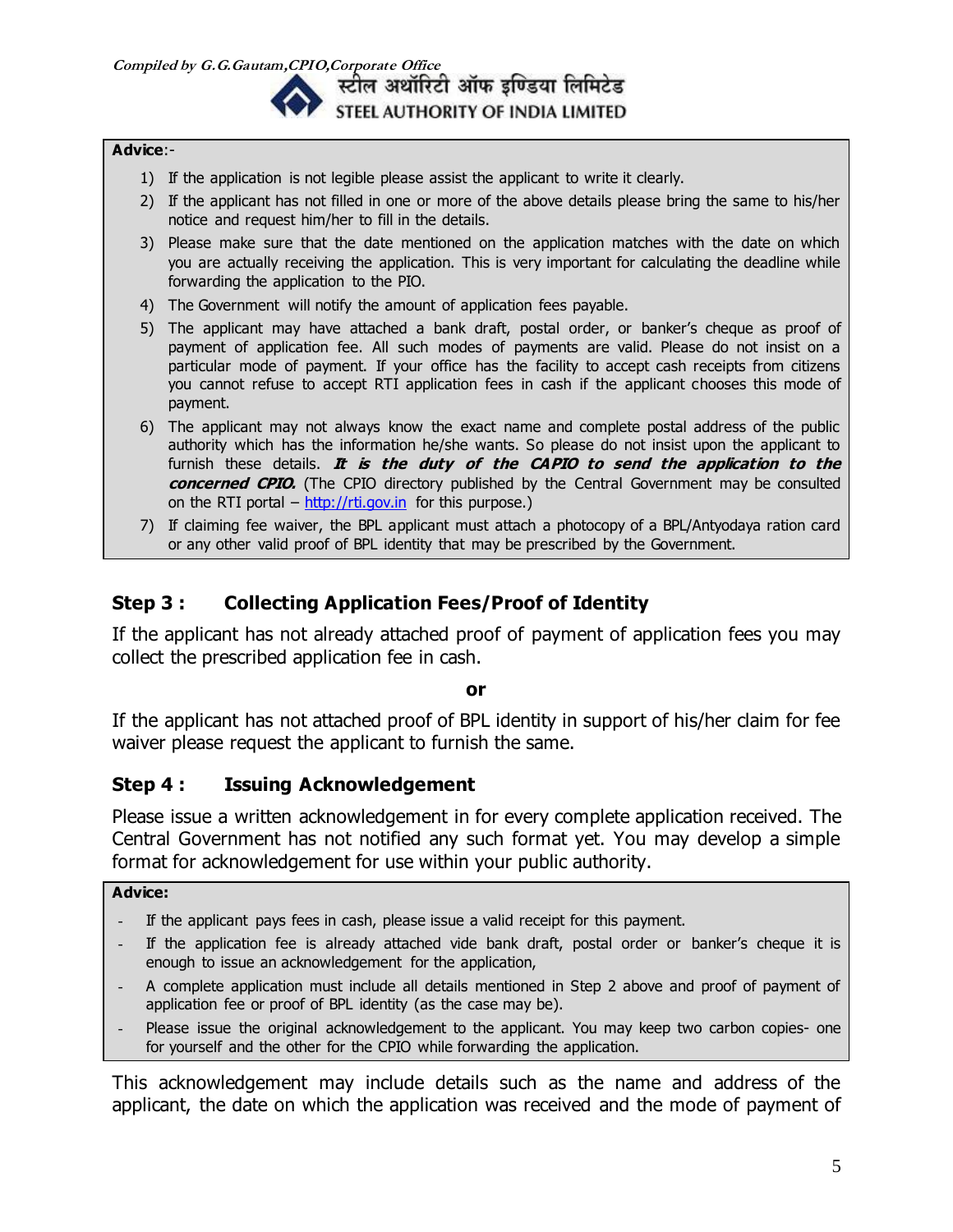

application fees. An acknowledgement must be issued to BPL applicants also. In addition to the aforementioned details the acknowledgement issued to a BPL applicant may include details of identity proof that has been attached for claiming fee waiver. Please sign and stamp the acknowledgement.

### **Advice:**

- Please remember this acknowledgement is in addition to a cash receipt. It is a document issued as proof of having received the citizen's application for information with or without the prescribed fees.
- Please issue this acknowledgement immediately. Do not request the applicant to come back another day to collect the acknowledgement.
- Please remember to mention the date of receipt on the acknowledgement clearly.

## **Step 5 : Registering Complete Applications**

Please enter the details of the complete application into the an RTI register. All complete applications should be entered into this register the same day they are received.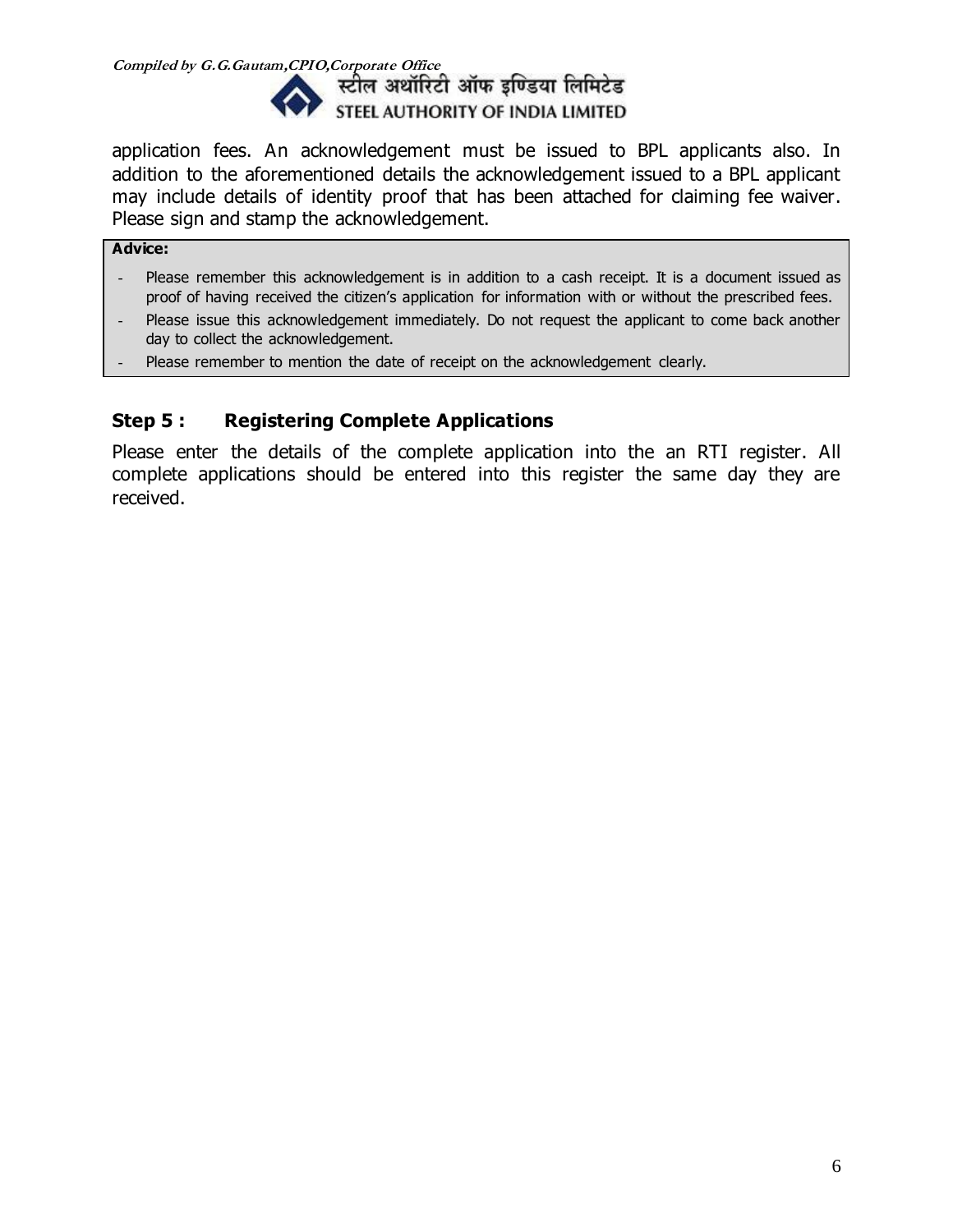

## **Step 6: Dispatching Complete Applications to the concerned CPIO**

Please dispatch the complete application along with the duplicate of the acknowledgement issued, to the concerned CPIO by post or courier on the same day you receive it. If for some reason you are unable to dispatch the application on the same day you should dispatch it the following working day. The Central Government has not prescribed a format that may be used for the covering letter. You may develop on such format for use within your public authority. This covering letter format could contain details such as your name, designation and contact address, date of receipt of application, registration number, fees collected (if any) and enclosures (if any).

#### **Advice:**

- If the application is not addressed to a specific CPIO or a public authority please read through the nature of information being requested. This will help you identify the public authority that is most likely to possess the information requested. You may then dispatch the complete application to the concerned CPIO using the CPIO directory published by the Central Government on the RTI portal at [http://rti.gov.in](http://rti.gov.in/)
- You need not maintain a copy of the application for your records.

## **For applications received by post or courier**

- □ Please follow Step 2.
- If the application is complete in all respects, please enter the details of the application in the prescribed RTI Applications register on the same day you receive it.
- After registering the application in the RTI Applications Register please issue an acknowledgement in the prescribed format and dispatch it to the applicant by post/courier on the same day. If for some reason you are unable to dispatch the receipt on the same day you should dispatch it the following working day.
- $\Box$  If the application clearly mentions the public authority from which information is being requested please dispatch it to the concerned CPIO on the same day you receive it.
- $\Box$  If the application is not addressed to a specific public authority please read through the nature of information being requested. This will help you identify the public authority that is most likely to possess the information requested. (The CPIO directory published by the Central Government on the RTI portal – [http://rti.gov.in](http://rti.gov.in/) may be consulted for this purpose.) You may then dispatch the complete application to the concerned CPIO with a covering letter in the prescribed format.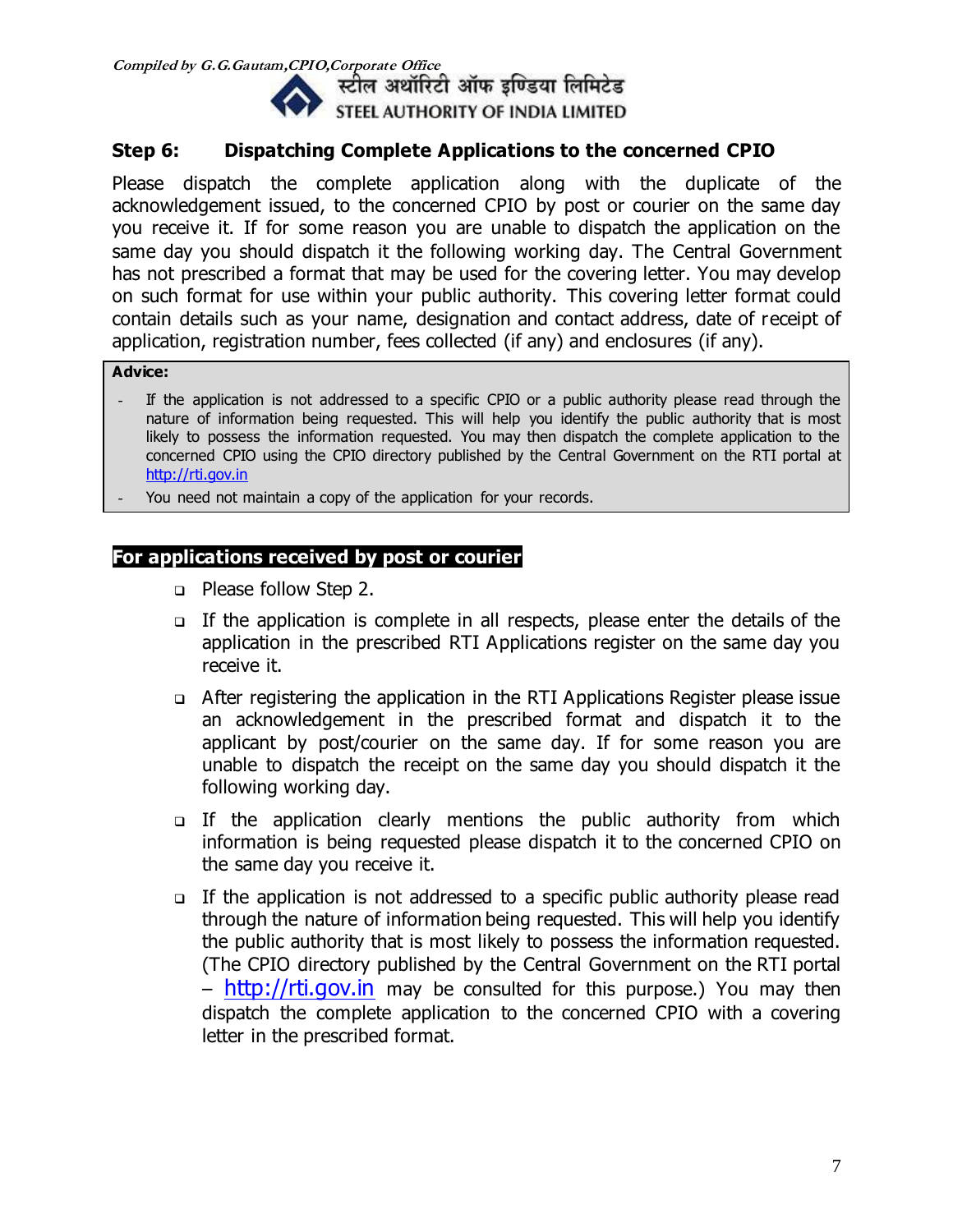

#### **Advice:**

- If the applicant has not attached proof of payment of application fees and has also not claimed fee waiver – please send a communication by post/courier to the sender requesting him to furnish proof of payment of the prescribed application fees or visit your office to pay the fees in cash. If the application contains a contact telephone number please call up the applicant advising him/her to pay the application fees. This action saves time and effort and prevents wastage of stationery.
- Similarly if the applicant has not attached proof of identity despite claiming fee waiver in the application - please send a communication by post/courier to the sender requesting him/her to furnish proof of BPL identity. If the application contains a contact telephone number please call up the applicant advising him/her to furnish proof of BPL identity. This action saves time and effort and prevents wastage of stationery.
- If any of the details are missing or illegible please return the application by post/courier to the sender requesting him/her to fill in the missing or unclear details. If the application contains a contact telephone number please call up the applicant requesting him/her to visit your office to fill in the missing details.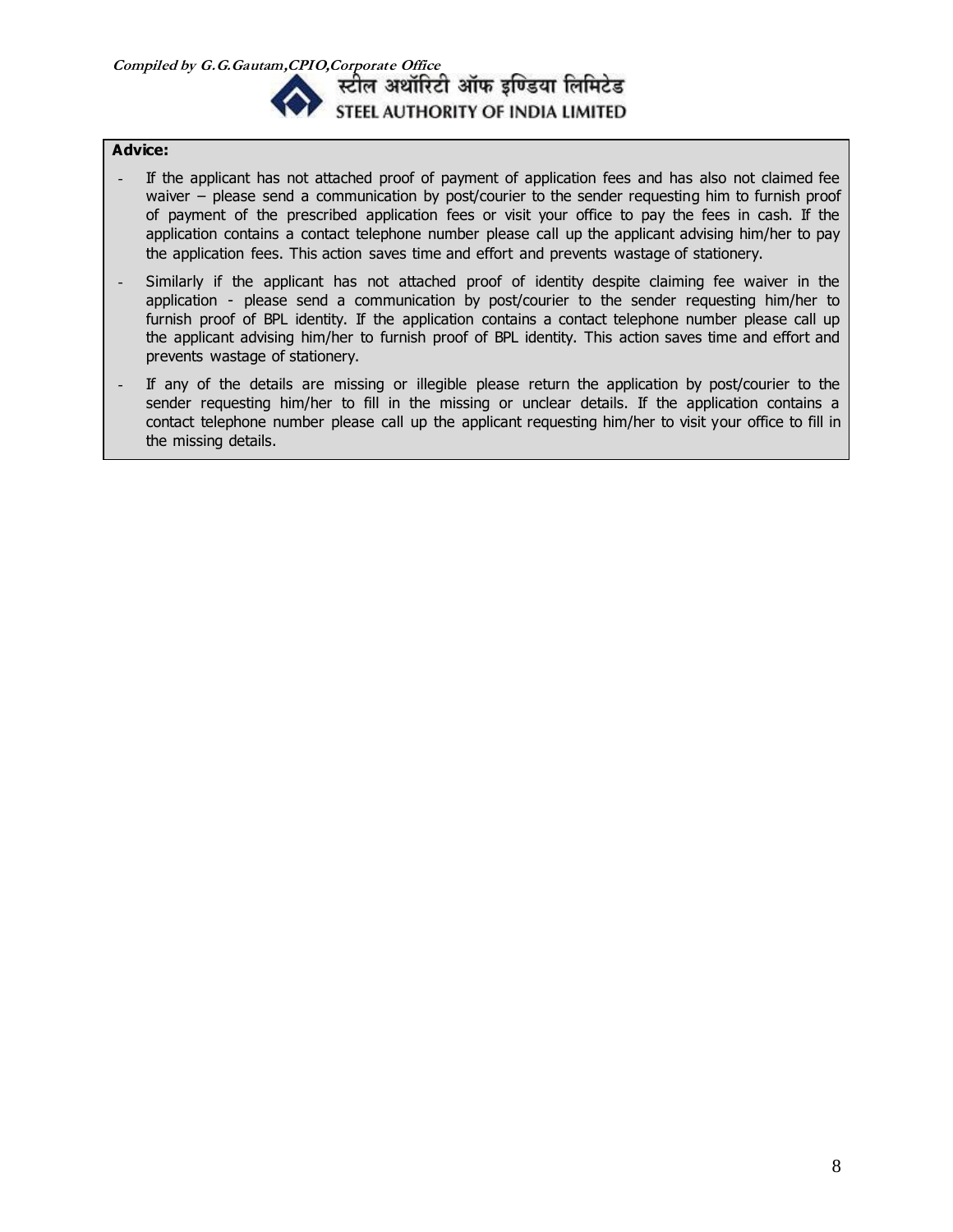**Compiled by G.G.Gautam,CPIO,Corporate Office** 

स्टील अथॉरिटी ऑफ इण्डिया लिमिटेड STEEL AUTHORITY OF INDIA LIMITED

# **Forwarding Appeals**

## **For appeals received in person:**

# **Step 1 : Receiving Appeals**

As far as possible please receive citizens' appeals personally. A CAPIO is empowered to receive appeals addressed to the Appellate Authority (AA) and the Central Information Commission (CIC).

### **Advice:**

If you are on leave or travelling on duty please delegate the task of receiving appeals to your colleague or subordinate in writing. This standby arrangement must be displayed on the main notice board for the benefit of common people.

# **Step 2 : Checking Appeals**

Please check whether the appeal contains the following details and enclosures –

- **i) name of the appellant**
- **ii) contact details of the appellant including complete postal address, telephone numbers and email address (if any)**
- **iii) authority to which appeal is being sent (whether AA or the CIC)**
- **iv) details of the authority against whose decision the appeal is being made (whether CPIO or the AA)**
- **v) nature and details of the information requested originally**
- **vi) copy of the information request submitted to the PIO/appeal letter sent to the AA (whichever is applicable)**
- **vii) rejection letter issued by the PIO against the appellant's information request (if any)**
- **viii) copy of the order issued by the AA (if any)**
- **ix) date on which appeal is being submitted.**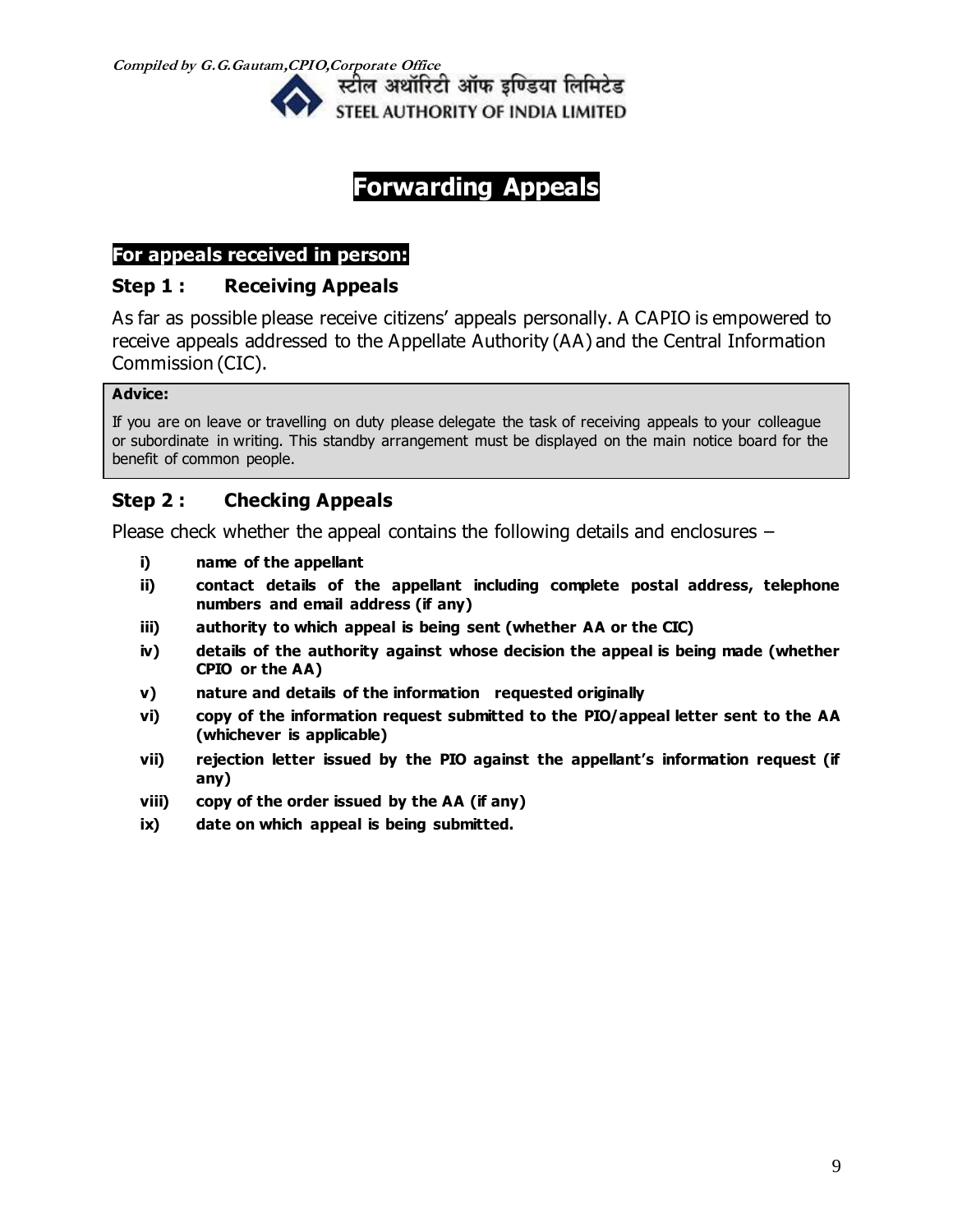स्टील अथॉरिटी ऑफ इण्डिया लिमिटेड STEEL AUTHORITY OF INDIA LIMITED

#### **Advice**:-

- 1) If the appeal letter is not legible please assist the appellant to write it clearly.
- 2) If the appellant has not filled in one or more of the above details please bring the same to his/her notice and request him/her to fill in the details wherever applicable.
- 3) Please make sure that the date mentioned on the appeal matches with the date on which you are actually receiving the letter. This is very important for calculating the deadline while forwarding the appeal to the concerned appellate authority.
- 4) There is no fee prescribed for filing appeals.
- 5) The appellant may not always know the exact name and complete postal address of the appellate authority he/she wishes to appeal to. So please do not insist upon the appellant to furnish these details. It is the duty of the CAPIO to send the appeal to the concerned **appellate authority.** The directory published by the Central Government on the RTI portal [http://rti.gov.in](http://rti.gov.in/) may be consulted for this purpose.)

### **Step 3 : Issuing acknowledgement**

Please issue a written acknowledgement in the prescribed format for every complete appeal received. The Central Government has not notified any format for this purpose. You may develop a simple acknowledgement format for use within your public authority.

#### **Advice:**

- The appellant is not required to pay any fees for sending an appeal.
- The appeal letter must be treated as complete if it contains the above details and enclosures relevant to the case.

## **Step 4 : Registering the Appeals**

Details of every complete appeal letter should be entered in the RTI Appeals register. You may develop a format for this purpose for use within your public authority.

### **Step 5: Dispatching Appeals**

Every complete appeal must be dispatched to the concerned AA or the CIC (as the case may be) on the same day you receive it along with a covering letter in the prescribed format. If for some reason you are unable to dispatch the appeal on the same day you should dispatch it the following working day. The covering letter will include details such as your name, designation and contact address, date of receipt of appeal, registration number and details of enclosures.

### **Advice:**

You need not maintain a copy of the appeal for your records.

### **For appeals received by post or courier**

 Please follow Step 2. If the appellant has not filled in one or more of the above details please return the appeal letter by post/courier to the sender requesting him/her to fill in the missing or unclear details. If the appeal letter